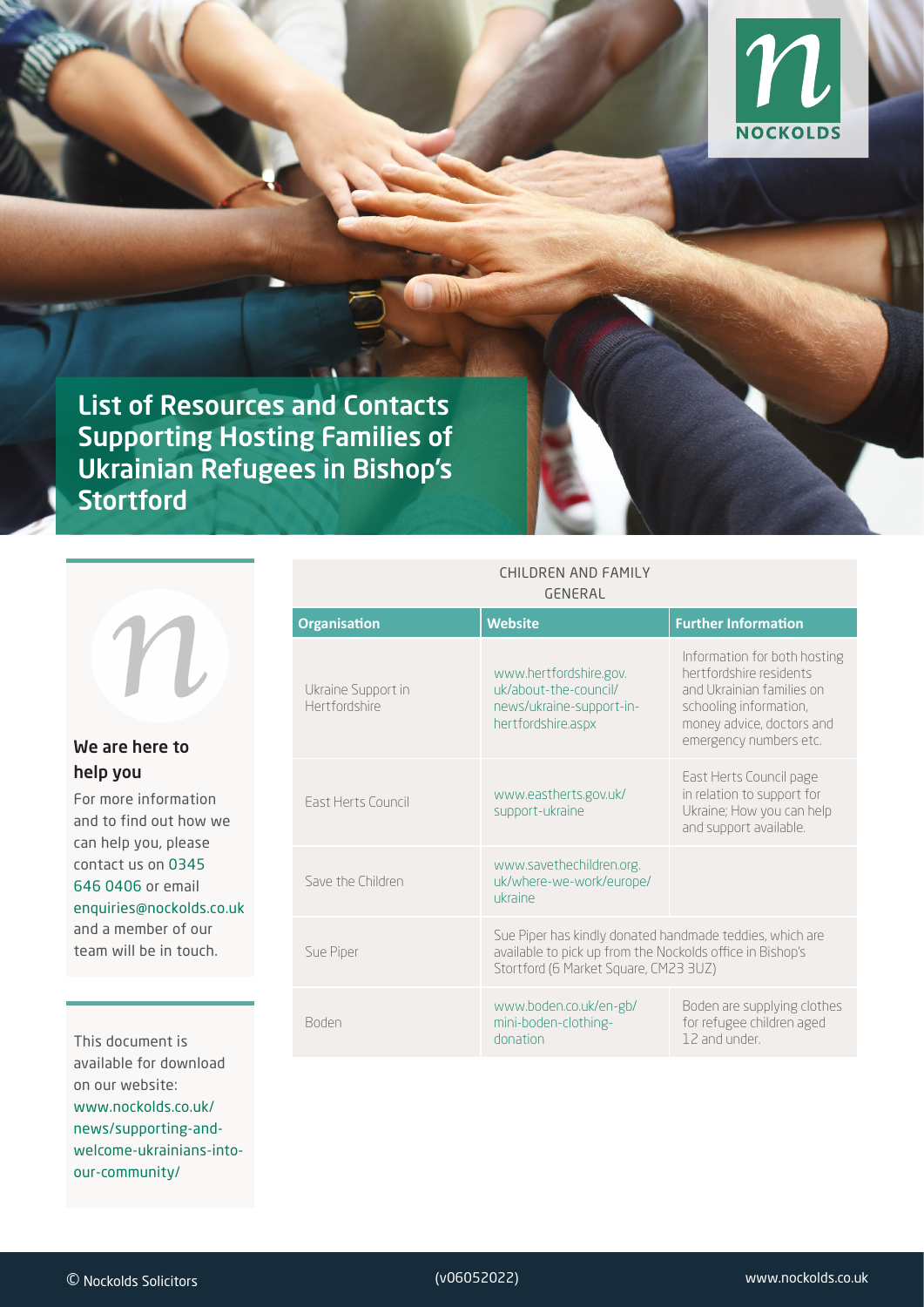| CHILDREN AND FAMILY<br>SCHOOL AND COLLEGE                                              |                                                                                                                |  |
|----------------------------------------------------------------------------------------|----------------------------------------------------------------------------------------------------------------|--|
| <b>Organisation</b>                                                                    | <b>Website</b>                                                                                                 |  |
| School Places<br>(Шкільні місця)                                                       | Email: ukraine.ukschooladmissions@hertfordshire.gov.uk                                                         |  |
| Hertfordshire - Free School Meals                                                      | www.hertfordshire.gov.uk/services/schools-and-education/at-school/free-<br>school-meals/free-school-meals.aspx |  |
|                                                                                        |                                                                                                                |  |
| <b>Bishop's Stortford Educational</b><br>$T_{\text{FU}} = + / D \subseteq \sqsubset T$ | www.bsetscitt.co.uk/                                                                                           |  |

| IIL(SL(BSE))   |                                  |
|----------------|----------------------------------|
| Avanti Meadows | www.avanti.org.uk/avantimeadows/ |

| CHILDREN AND FAMILY<br>SOCIAL SERVICES |                                                                                            |                                                                                                                                                            |
|----------------------------------------|--------------------------------------------------------------------------------------------|------------------------------------------------------------------------------------------------------------------------------------------------------------|
| <b>Organisation</b>                    | <b>Website</b>                                                                             | <b>Further Information</b>                                                                                                                                 |
| Hertfordshire Social Care              | www.hertfordshire.gov.uk/services/<br>childrens-social-care/childrens-<br>social-care.aspx | Provides information in relation to<br>reporting concerns about a child,<br>adoption, fostering, young people<br>in care and special educational<br>needs. |

| <b>WOMEN'S AID</b>  |                                                                     |                                                                                                                                 |
|---------------------|---------------------------------------------------------------------|---------------------------------------------------------------------------------------------------------------------------------|
| <b>Organisation</b> | <b>Website</b>                                                      | <b>Further Information</b>                                                                                                      |
| Refuge              | www.refuge.org.uk/get-help-now/<br>support-for-women/               | For women and children against<br>domestic violence.<br>Freephone 24-Hour National<br>Domestic Abuse Helpline:<br>0808 2000 247 |
| Refuge webchat      | www.nationaldahelpline.org.uk/<br>(access live chat Mon-Fri 3-10pm) | Webchat for advice, support and<br>assistance.                                                                                  |
| Women's Aid         | www.womensaid.org.uk/                                               | Supporting women who have<br>suffered or are suffering domestic<br>abuse.                                                       |
| Safer Places        | www.saferplaces.co.uk/                                              | Domestic abuse support services.<br>Helpline: 03301 025 811                                                                     |

| <b>CHILDRENS CENTRES</b>            |                                                    |                                                                           |
|-------------------------------------|----------------------------------------------------|---------------------------------------------------------------------------|
| <b>Organisation</b>                 | Website                                            | <b>Further Information</b>                                                |
| Hertfordshire Family Centre Service | www.hertsfamilycentres.org/<br>family-centres.aspx | Supporting children, young people,<br>their parents, families and carers. |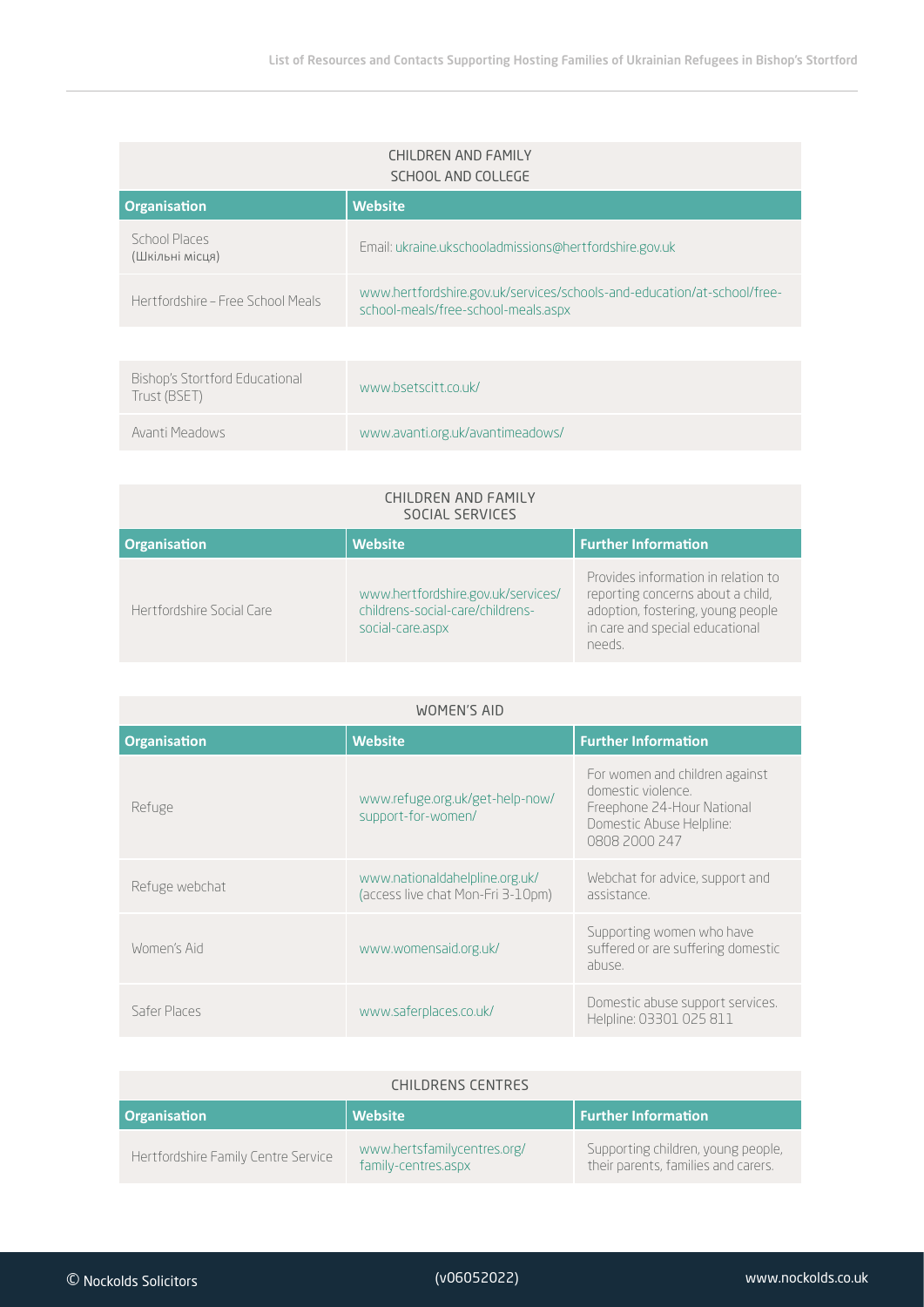| Hertfordshire Family Centre - East<br>Herts Hub | www.hertsfamilycentres.org/<br>contact/family-centres/east-herts.<br>aspx#<br>www.hertsfamilycentres.org/<br>media/documents/east-herts-<br>summer-2022.pdf - (what's on up<br>to July 2022) | Support, activities and courses for<br>children and families. |
|-------------------------------------------------|----------------------------------------------------------------------------------------------------------------------------------------------------------------------------------------------|---------------------------------------------------------------|
| Rainbow Soft Play                               | www.rainbowsoftplaybishop.co.uk/                                                                                                                                                             | Soft Play for young children                                  |
| Woody's Play Barn                               | www.woodysplaybarn.co.uk/                                                                                                                                                                    | Soft Play for children.                                       |

### MEDICAL

| <b>Organisation</b>          | <b>Website</b>                            | <b>Further Information</b>                                                        |
|------------------------------|-------------------------------------------|-----------------------------------------------------------------------------------|
| NHS Find a GP                | www.nhs.uk/service-search/find-<br>$a-gp$ |                                                                                   |
|                              | <b>LOCAL GPS</b>                          |                                                                                   |
| Church Street Partnership    | www.churchstsurgery.co.uk/                | 30A Church Street,<br>Bishop's Stortford, Hertfordshire,<br>CM23 2LY              |
|                              |                                           | Tel: 01279 657 636                                                                |
| Haymeads Lane Medical Centre | www.churchstsurgery.co.uk/                | Cavell Drive,<br>Bishops Stortford, Hertfordshire,<br><b>CM23 5 H</b>             |
|                              |                                           | Tel: 01279 657 636                                                                |
| Thorley Health Centre        | www.churchstsurgery.co.uk/                | Villiers-Sur-Marne, Thorley Park,<br>Bishop's Stortford, Hertfordshire,<br>M234FG |
|                              |                                           | Tel: 01279 657 636                                                                |
| Bishop's Park Health Centre  | www.southstreetsurgery.co.uk/             | Lancaster Way,<br>Bishops Stortford, Hertfordshire,<br>(M234DA                    |
|                              |                                           | Tel: 01279 465 700                                                                |
| South Street Surgery         | www.southstreetsurgery.co.uk/             | 83 South Street,<br>Bishop's Stortford, Hertfordshire,<br><b>CM23 3AP</b>         |
|                              |                                           | Tel: 01279 465 700                                                                |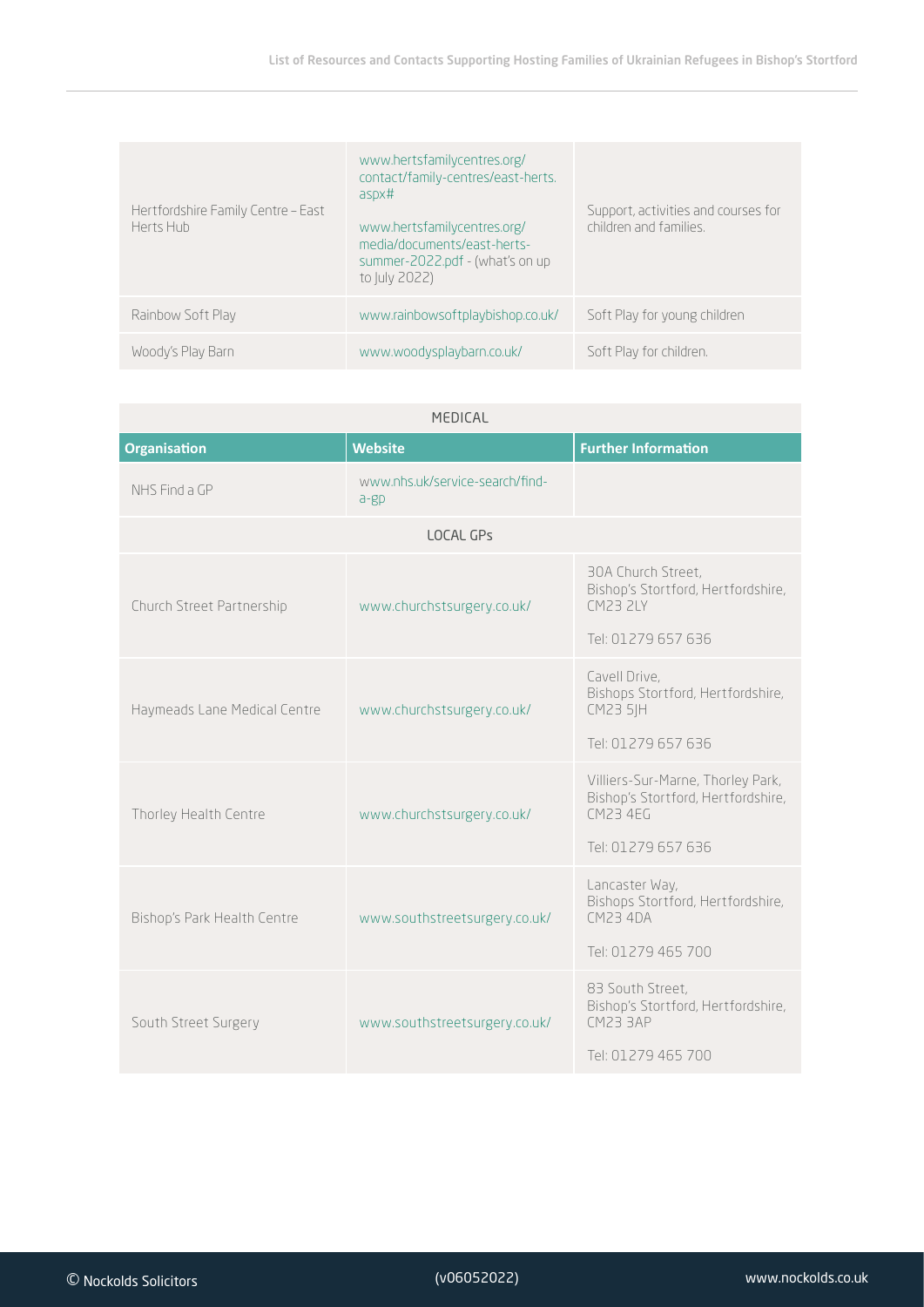| Parsonage Surgery | www.parsonagesurgery.co.uk/ | Herts & Essex Community<br>Hospital, Cavell Drive, Haymeads<br>Lane, Bishop's Stortford,<br>Hertfordshire,<br>CM23 5 H<br>Tel: 01 279 594 450 |
|-------------------|-----------------------------|-----------------------------------------------------------------------------------------------------------------------------------------------|
|                   |                             |                                                                                                                                               |

### DENTAL

| <b>Organisation</b>     | <b>Website</b>                                                      | <b>Further Information</b>                                                                 |
|-------------------------|---------------------------------------------------------------------|--------------------------------------------------------------------------------------------|
| Bupa Dental Care        | www.bupa.co.uk/dental/dental-<br>care/practices/bishops-stortford   | 1 Barrett Lane,<br>Bishop's Stortford, Hertfordshire<br>CM23 2JT<br>Tel: 01279 654 097     |
| Damira Dental Studios   | www.damiradental.co.uk/practice/<br>bishops-stortford-hertfordshire | 75 South Street,<br>Bishop's Stortford, Hertfordshire<br>CM23 3AL<br>Tel: 01279 215 945    |
| The Dentist             |                                                                     | 66 South Street,<br>Bishop's Stortford, Hertfordshire<br>CM23 3AZ<br>Tel: 01279 710 100    |
| Much Hadham Dental Care |                                                                     | The Old Surgery, High Street, Much<br>Hadham, Hertfordshire SG10 6DA<br>Tel: 01279 842 567 |

| <b>GENERAL MONEY MATTERS</b> |                                                                                         |  |
|------------------------------|-----------------------------------------------------------------------------------------|--|
| <b>Organisation</b>          | Website                                                                                 |  |
| Money Saving Expert          | forums.moneysavingexpert.com/discussion/6347356/bank-account-<br>for-ukrainian-refugees |  |

| BANKING                                             |                            |                        |
|-----------------------------------------------------|----------------------------|------------------------|
| <b>Organisation</b>                                 | <b>Website</b>             | <b>Contact Details</b> |
| Fifi Finance                                        | www.fififinance.com/uk/    |                        |
| Information in relation to opening<br>bank accounts | ukrainian-bank-accounts-uk |                        |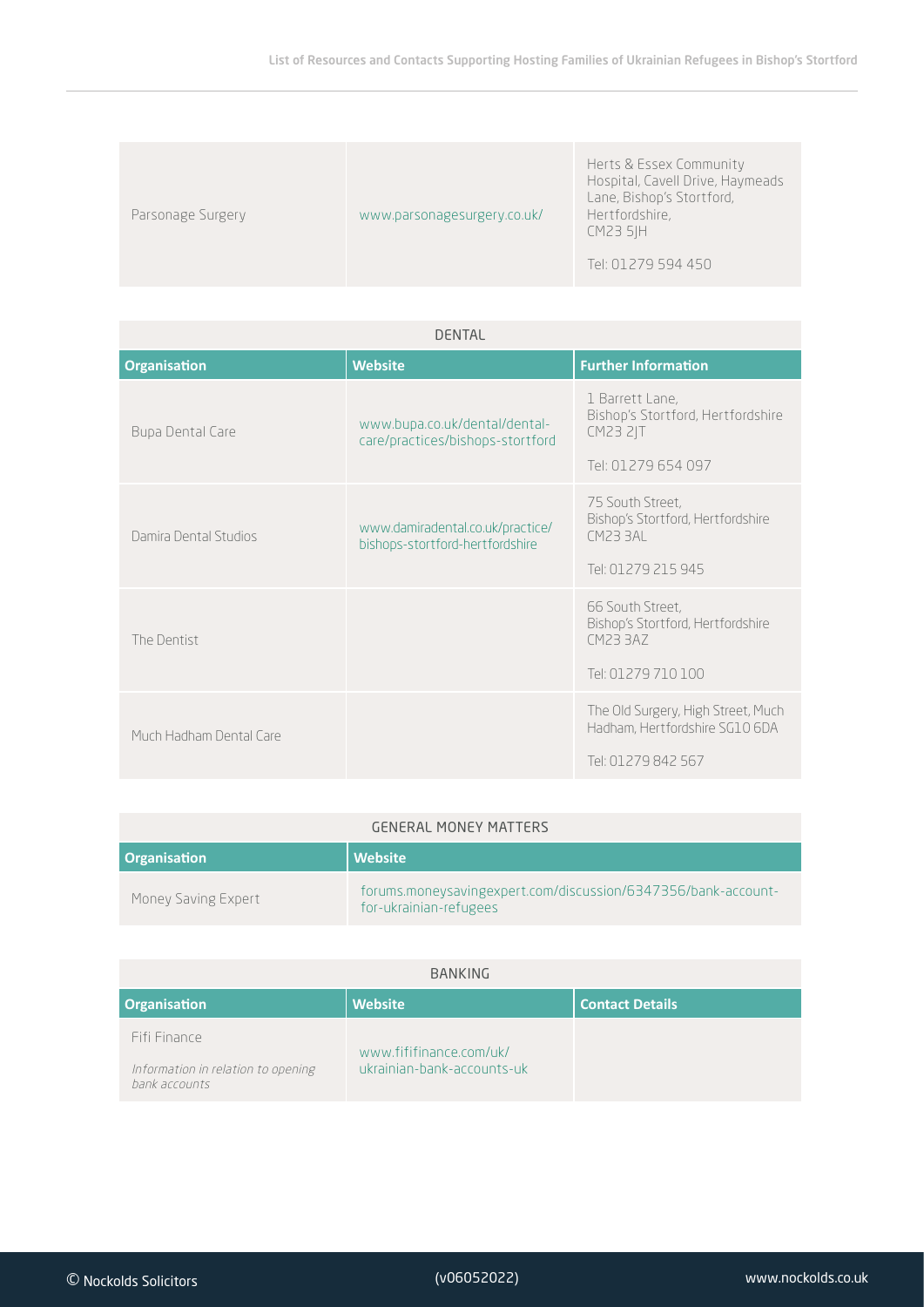| Natwest              | www.natwest.com/ukraine-<br>refugees.html<br>www.natwest.com/ukraine-<br>refugees.html#apply-steps                                             | 7 North Street<br>Bishop's Stortford<br>Hertfordshire<br><b>CM23 2LE</b><br>Tel: 03457 888 444<br>Branch contact: Faye Westall<br>Mobile: 07974 589774<br>Email: faye.westall@natwest.com |
|----------------------|------------------------------------------------------------------------------------------------------------------------------------------------|-------------------------------------------------------------------------------------------------------------------------------------------------------------------------------------------|
| Santander            | www.santander.co.uk/personal/<br>ukraine-support                                                                                               | 20-24 Potter Street<br>Bishop's Stortford<br>Hertfordshire<br><b>CM23 3UL</b><br>Tel: 0800 085 1491<br>Branch contact: Lauren Ellis<br>Tel: 055 114 30177                                 |
| Nationwide           | www.nationwide.co.uk/news-and-<br>stories/donate-to-ukraine/<br>www.nationwide.co.uk/current-<br>accounts/help/how-to-open-a-<br>bank-account/ | 14-16 South Street<br><b>Bishop's Stortford</b><br>Hertfordshire<br>CM23 3AT<br>Telephone: 0345 266 0609<br>Contact name: Lisa Stenson                                                    |
| Lloyds               | www.lloydsbank.com/help-<br>guidance/ukraine-support.html                                                                                      | 20 North Street<br><b>Bishop's Stortford</b><br>Hertfordshire<br><b>CM23 2LN</b><br>Tel: 0345 602 1997<br>Branch contact: Sam Curran<br>Tel: 07384 244 585                                |
| <b>Barclays</b>      | www.barclays.co.uk/moments/<br>new-to-the-uk/                                                                                                  | 10 North Street<br>Bishop's Stortford<br>Hertfordshire<br><b>CM23 2LH</b><br>Tel: 0345 734 5345<br>Branch contact: Claire Savage                                                          |
| <b>Starling Bank</b> | www.starlingbank.com/open-bank-<br>account-online/                                                                                             | Online only                                                                                                                                                                               |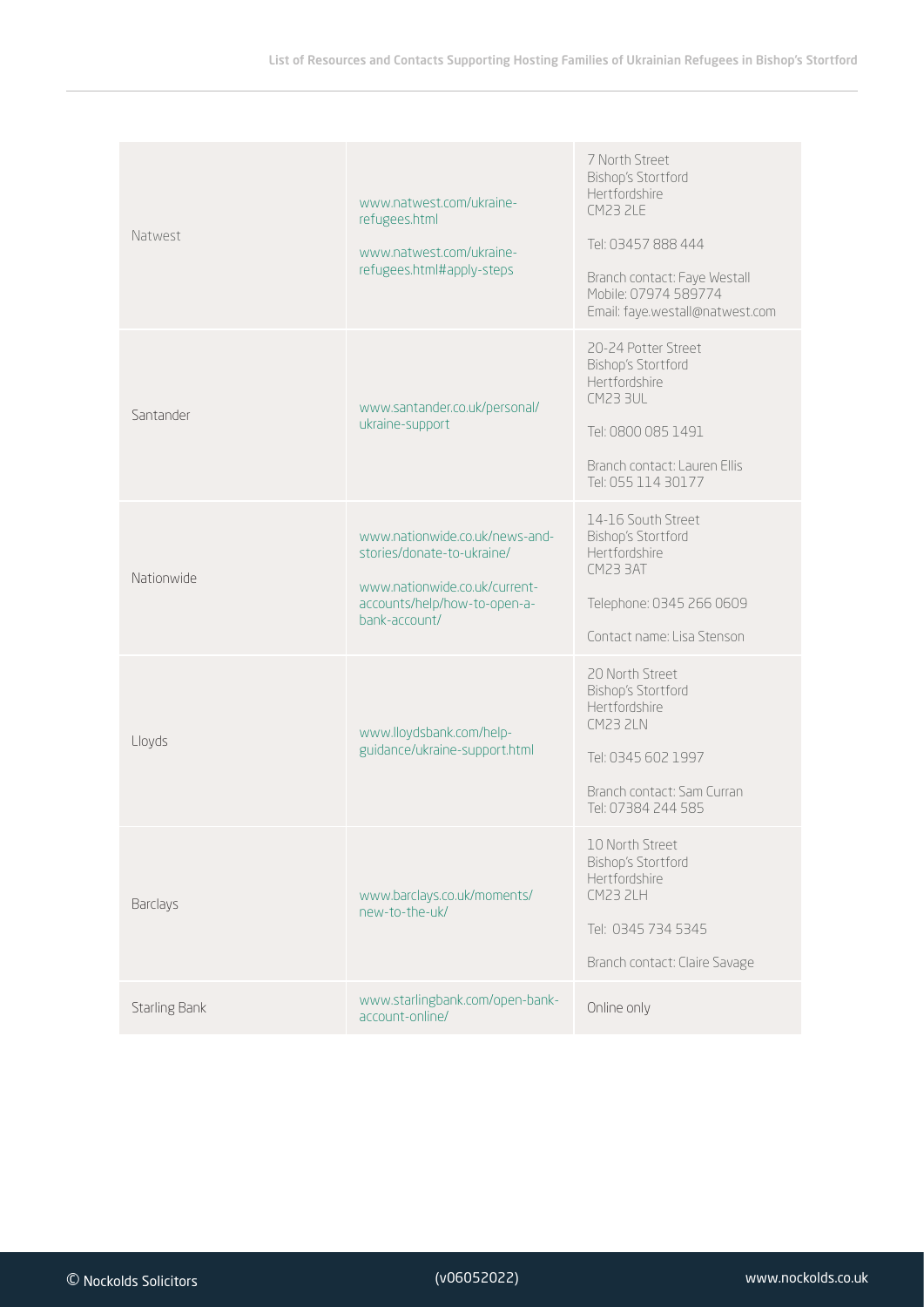| <b>Organisation</b>                                                                                                                       | <b>Website</b>                          | <b>Further Information</b>                                                                                                                                                                 |
|-------------------------------------------------------------------------------------------------------------------------------------------|-----------------------------------------|--------------------------------------------------------------------------------------------------------------------------------------------------------------------------------------------|
| Citizens Advice Bureau (CAB)<br>Available at the Jackson Square<br>community space on Tuesday<br>afternoon between 12.00noon to<br>2.00pm | www.citizensadviceeastherts.<br>org.uk/ | Adviceline (Mon to Friday 9am to<br>5pm): 0800 144 8848<br>Message line (anytime):<br>01920459944                                                                                          |
| Churches Together Bishop's<br>Stortford (CTBS)                                                                                            | www.ctbs.org.uk/                        |                                                                                                                                                                                            |
| Community Voluntary Services for<br><b>Broxbourne and Fast Herts</b>                                                                      | www.cvsbeh.org.uk/                      | Providing a range of services to<br>develop, enhance and empower<br>voluntary community groups<br>including; community learning,<br>job smart, funding community<br>transport, volunteers. |
| Herts Welcomes Refugees                                                                                                                   | www.hwsf.org.uk/                        | Welcoming and supporting<br>refugees in Hertfordshire.                                                                                                                                     |

### CHARITY HEALTH, HELP AND SUPPORT - LOCALLY

CHARITY HEALTH, HELP AND SUPPORT - NATIONALLY

| <b>Organisation</b>  | <b>Website</b>                             | <b>Further Information</b>                                                                                                                                                                             |
|----------------------|--------------------------------------------|--------------------------------------------------------------------------------------------------------------------------------------------------------------------------------------------------------|
| Sanctuary Foundation | www.sanctuaryfoundation.org.<br>$u_{k}$    | Supporting new arrivals from<br>Ukraine.                                                                                                                                                               |
| Refugees at Home     | www.refugeesathome.org/                    | Refugees at Home is a UK charity<br>which connects those with a spare<br>room in their home to refugees<br>and asylum seekers in need of<br>somewhere to stay.                                         |
| Reset                | www.resetuk.org/                           | Reset is the UK's sponsorship<br>learning hub coordinating the<br>growth of community sponsorship.<br>Reset are helping to register and<br>match refugees from Ukraine with<br>sponsors across the UK. |
| OPORA Network        | www.opora.uk/                              | Emergency and long term practical<br>financial support for Ukrainians to<br>rebuild their lives. Assisting with<br>funding accommodation, travel and<br>supporting Ukrainians resettling.              |
| Sebby's Corner       | www.sebbyscorner.co.uk/ukraine-<br>support | So no child goes without -<br>charity supporting Ukrainian<br>families arriving in the UK.                                                                                                             |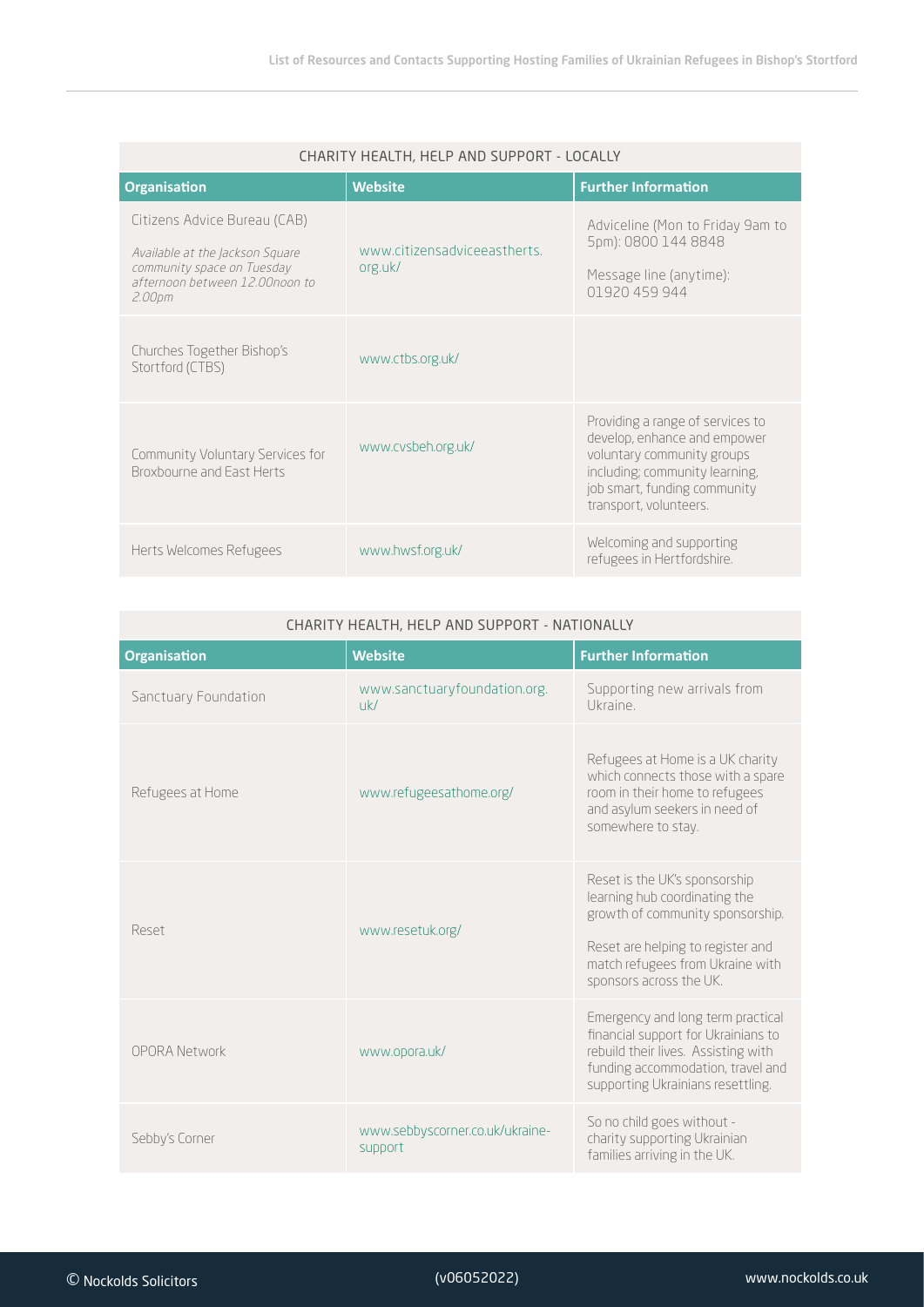| <b>British Red Cross</b>   | www.redcross.org.uk/get-help/<br>get-help-as-a-refugee/help-for-<br>refugees-from-ukraine | Support line: 0808 196 3651                                                                     |
|----------------------------|-------------------------------------------------------------------------------------------|-------------------------------------------------------------------------------------------------|
| Samaritans                 | www.samaritans.org/                                                                       | Call free anytime: 116 123                                                                      |
| Samaritans Herts & Essex   | www.samaritans.org/branches/<br>ware/                                                     | Call free anytime: 116 123                                                                      |
| Shelter                    | https://england.shelter.org.uk/<br>housing_advice                                         | 0808 800 4444                                                                                   |
| The Counselling Foundation | www.counsellingfoundation.org                                                             | 0300 303 6690<br>Contact: Emma Branch (CEO)<br>Email: emma.branch@<br>counsellingfoundation.org |
| Charity Translators        | www.charitytranslators.org/<br>LinksforUkraine                                            | Links to initiatives and resources to<br>support those affected.                                |

## LEGAL ASSISTANCE

| <b>Organisation</b>                                                                                                                       | <b>Website</b>                    | <b>Further Information</b>                                                                        |
|-------------------------------------------------------------------------------------------------------------------------------------------|-----------------------------------|---------------------------------------------------------------------------------------------------|
| Nockolds Solicitors                                                                                                                       | www.nockolds.co.uk/               | 0345 646 0406                                                                                     |
| Citizens Advice Bureau (CAB)<br>Available at the Jackson Square<br>community space on Tuesday<br>afternoon between 12.00noon to<br>2.00pm | hertforddistrict.foodbank.org.uk/ | Adviceline (Mon to Friday 9am to<br>5pm): 0800 144 8848<br>Message line (anytime):<br>01920459944 |

| MONEY INFORMATION ADVICE                  |                                                                                                            |                                                                                     |
|-------------------------------------------|------------------------------------------------------------------------------------------------------------|-------------------------------------------------------------------------------------|
| <b>Organisation</b>                       | <b>Website</b>                                                                                             | <b>Further Information</b>                                                          |
| GOVIJK                                    | www.gov.uk/government/news/<br>immediate-benefit-support-for-<br>those-fleeing-the-invasion-in-<br>ukraine | People fleeing Ukraine and<br>arriving in the UK can claim<br>benefits immediately. |
| Department for Work and Pensions<br>(DWP) | www.gov.uk/government/<br>organisations/department-for-<br>work-pensions                                   |                                                                                     |
| CAB                                       | www.citizensadvice.org.uk/<br>benefits/                                                                    |                                                                                     |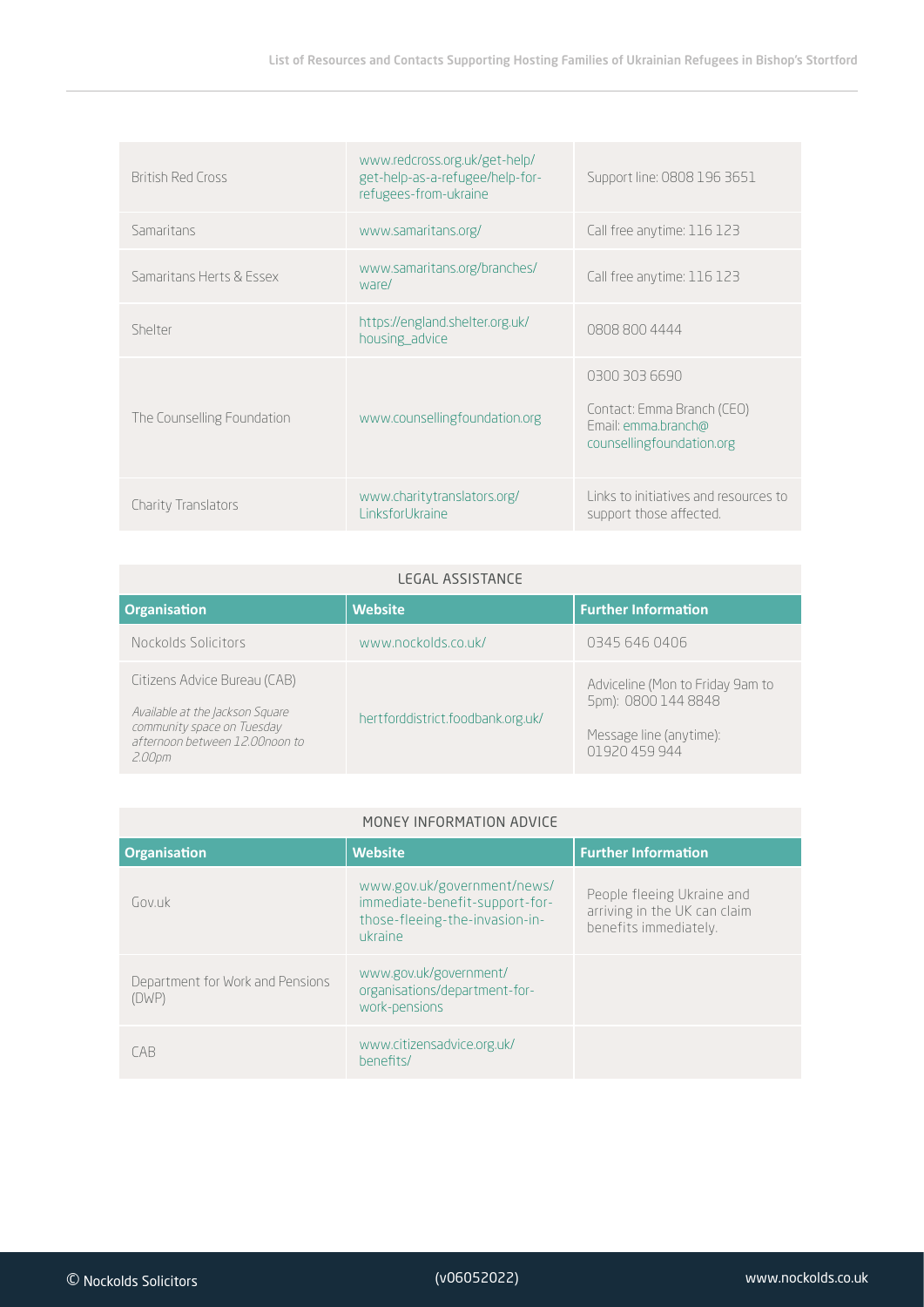| PROFESSIONAL EMPLOYMENT / SKILLS        |                                                                                                                                                                                                     |                                                                                                                                                                                                                   |
|-----------------------------------------|-----------------------------------------------------------------------------------------------------------------------------------------------------------------------------------------------------|-------------------------------------------------------------------------------------------------------------------------------------------------------------------------------------------------------------------|
| <b>Organisation</b>                     | <b>Website</b>                                                                                                                                                                                      | <b>Further Information</b>                                                                                                                                                                                        |
| <b>CVSBEH</b><br>Job Smart and Job Club | www.cvsbeh.org.uk/jobsmart/                                                                                                                                                                         | Community based project aimed<br>at helping residents who are<br>unemployed and require help to<br>navigate the job seeking market.                                                                               |
| Step 2 Skills                           | www.hertfordshire.gov.uk/<br>microsites/adult-learning/adult-<br>learning.aspx<br>hertfordshirefamiliesfirst.<br>org.uk/december-2021/<br>learningdevelopment/forthcoming-<br>step-2-skills-courses | Skills to assist with employability.                                                                                                                                                                              |
| Kick Start                              | www.charity-works.co.uk/kickstart/                                                                                                                                                                  | Kickstart offers an opportunity<br>of a 6 month work placement (25<br>hours a week), accessible to young<br>people aged 16-24 who are in<br>receipt of Universal Credit and at<br>risk of long-term unemployment. |
| English language lessons                | www.cvsbeh.org.uk/                                                                                                                                                                                  | English for speakers of other<br>language services are provided by<br><b>CVSBEH</b><br>Contact: Sarah Forbes<br>Email: sarah@cvsbeh.org.uk                                                                        |
| Hire for Ukraine                        | https://hireforukraine.org/helpful-<br>resources                                                                                                                                                    | Helpful employment resources for<br>Ukrainian refugees                                                                                                                                                            |
| <b>Tech Nation</b>                      | https://technation.io/resources-to-<br>support-ukrainian-talent/                                                                                                                                    | Employment resource to support<br>Ukrainian talent                                                                                                                                                                |
| UA Talents                              | www.uatalents.com/                                                                                                                                                                                  | Companies from all over Europe<br>can advertise their job openings to<br>people from Ukraine who have lost<br>their employment due to the war                                                                     |
| Employ Ukraine                          | https://employukraine.org/                                                                                                                                                                          | Hire Ukrainian talent                                                                                                                                                                                             |

| FOOD AND ITEMS               |                                   |                            |
|------------------------------|-----------------------------------|----------------------------|
| <b>Organisation</b>          | <b>Website</b>                    | <b>Further Information</b> |
| Bishop's Stortford Foodbank  | bishopsstortfordfoodbank.com/     | 07432 785 976              |
| Hertford & District Foodbank | hertforddistrict.foodbank.org.uk/ | 07851 708 470              |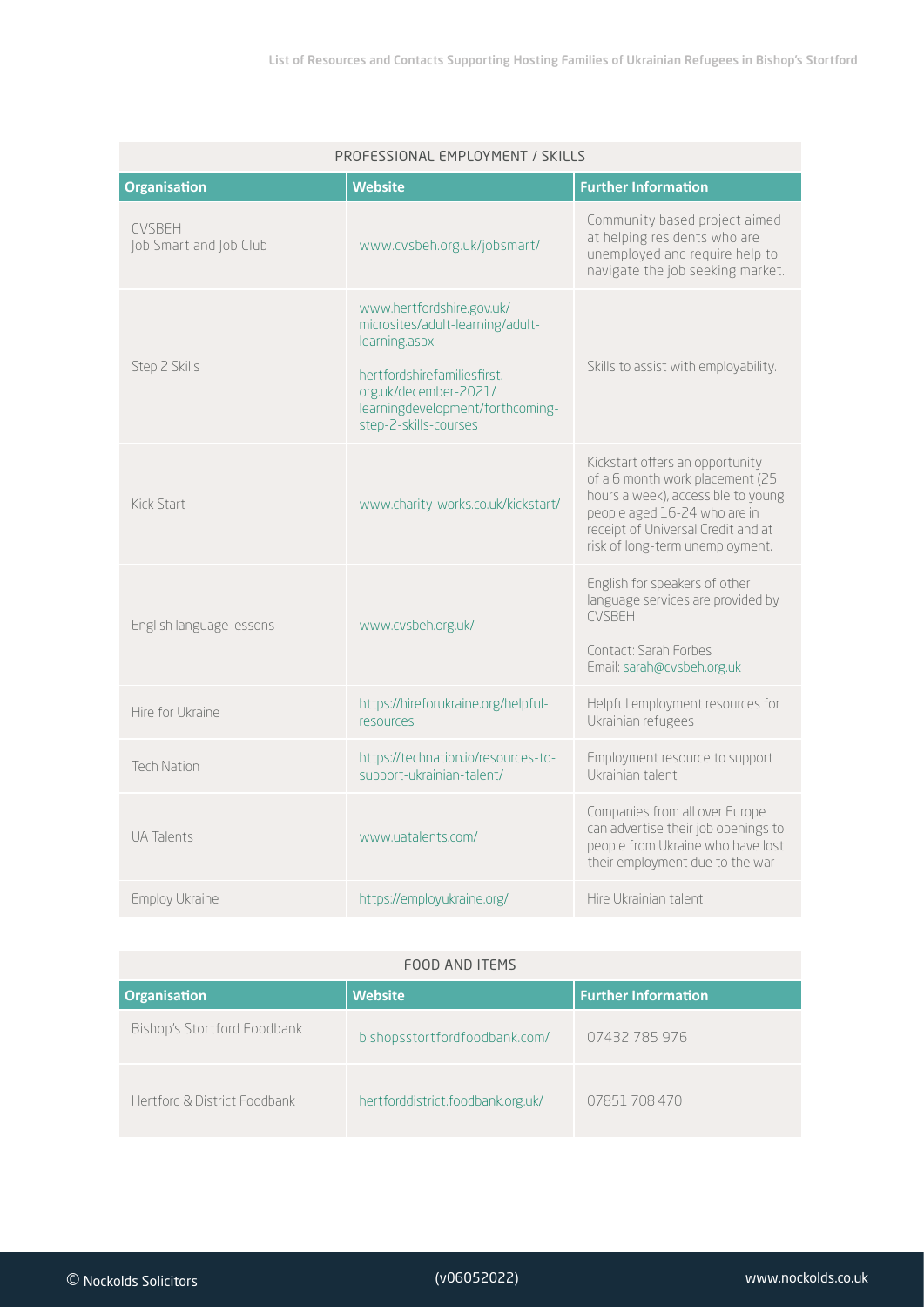| Too Good To Go                                       | www.toogoodtogo.co.uk/en-gb/ | App based on location to rescue<br>surplus, unsold food from various<br>shops and restaurants.                                  |
|------------------------------------------------------|------------------------------|---------------------------------------------------------------------------------------------------------------------------------|
| Olio                                                 | www.olioex.com/              | App based on location to for<br>people and businesses to share<br>surplus food to avoid wastage.                                |
| UNICEE                                               | www.unicef.org/ukraine/en    | UNICEF is helping to ensure<br>families have clean water and<br>food and that child health and<br>protection services continue. |
| Association of Ukrainians in Great<br><b>Britain</b> | www.augb.co.uk/              | The Association of Ukrainians<br>in Great Britain is fundraising<br>for medicine, food and other<br>essentials.                 |

| <b>GETTING AROUND</b>                                   |                                                        |
|---------------------------------------------------------|--------------------------------------------------------|
| <b>Organisation</b>                                     | <b>Website</b>                                         |
| Intalink - passenger transport in<br>Hertfordshire      | www.intalink.org.uk/                                   |
| Routes timetables and maps for<br>Intalink bus services | www.intalink.org.uk/services                           |
| Bus Map - Bishop's Stortford                            | images.intalink.org.uk/2020-03/Bishops-Stortford_0.pdf |
| Traveline                                               | www.traveline.info/                                    |
| National Rail - Trains                                  | www.nationalrail.co.uk/                                |
| Coaches                                                 | www.nationalexpress.com/en                             |
| Airport                                                 | www.stanstedairport.com/                               |

| <b>TAXI COMPANIES</b> |                         |
|-----------------------|-------------------------|
| <b>Organisation</b>   | <b>Telephone Number</b> |
| Associated Taxis      | 01279 655666            |
| Kwickcars:            | 01279 505555            |
| Premier Taxis:        | 01279655444             |
| Prehire Taxis:        | 01279 505050            |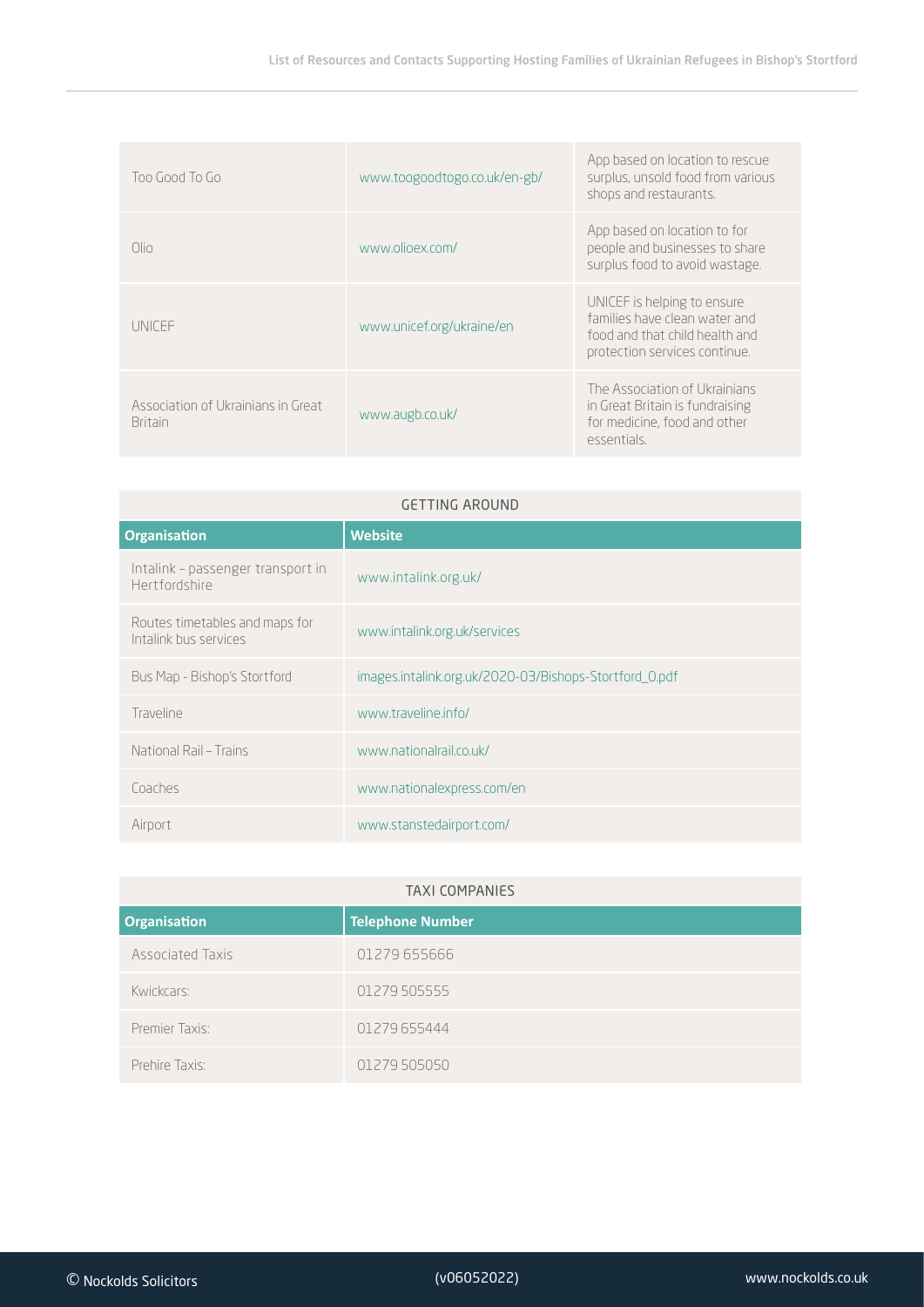| <b>USEFUL LINKS</b>                                                                                                                                                                                                                                                                                        |                                                                                                                                                                                |
|------------------------------------------------------------------------------------------------------------------------------------------------------------------------------------------------------------------------------------------------------------------------------------------------------------|--------------------------------------------------------------------------------------------------------------------------------------------------------------------------------|
| <b>Organisation</b>                                                                                                                                                                                                                                                                                        | <b>Website</b>                                                                                                                                                                 |
| Google Translate                                                                                                                                                                                                                                                                                           | translate.google.co.uk/                                                                                                                                                        |
| Gov.uk page information                                                                                                                                                                                                                                                                                    | https://www.gov.uk/government/publications/ukraine-family-scheme-<br>application-data<br>https://www.gov.uk/government/publications/ukraine-family-scheme-<br>application-data |
| Gov.uk Welcome Guide for<br>Ukrainians arriving in the UK                                                                                                                                                                                                                                                  | www.gov.uk/government/publications/welcome-a-guide-for-ukrainians-<br>arriving-in-the-uk                                                                                       |
| Gov.uk site information in relation<br>to Visas and Immigration                                                                                                                                                                                                                                            | https://apply.visas-immigration.service.gov.uk/product/ukraine-scheme-brp                                                                                                      |
| The UNHCR refugee agency is<br>a global organisation dedicated<br>to saving lives, protecting rights<br>and building a better future for<br>refugees. They fund emergency<br>shelters, repairs for homes<br>damaged by shelling, emergency<br>cash assistance, psychological<br>support and warm clothing. | www.unhcr.org/ua/en<br>help.unhcr.org/ukraine/uk/                                                                                                                              |
| <b>Translators without Borders</b>                                                                                                                                                                                                                                                                         | https://translatorswithoutborders.org/                                                                                                                                         |

| SOCIAL MEDIA                                                                                                 |                                                  |
|--------------------------------------------------------------------------------------------------------------|--------------------------------------------------|
| <b>Organisation</b>                                                                                          | <b>Link</b>                                      |
| Facebook group                                                                                               |                                                  |
| A place for Ukrainian families to<br>request a home, and for Bishops<br>Stortford residents to offer safety. | www.facebook.com/groups/3152176298443278         |
| Facebook group                                                                                               | www.facebook.com/groups/636888250932802          |
| Host Ukrainian refugees in your home<br>(international/EU)                                                   |                                                  |
| Facebook group                                                                                               | www.facebook.com/groups/654051075885672          |
| UK Homes for Ukrainians                                                                                      |                                                  |
| Facebook group                                                                                               | www.facebook.com/groups/720764482432558          |
| Sponsored refugee coach travel from<br>Warsaw to the UK                                                      |                                                  |
| Facebook group                                                                                               | https://www.facebook.com/groups/1625303634416620 |
| Refugees welcome - UK                                                                                        |                                                  |